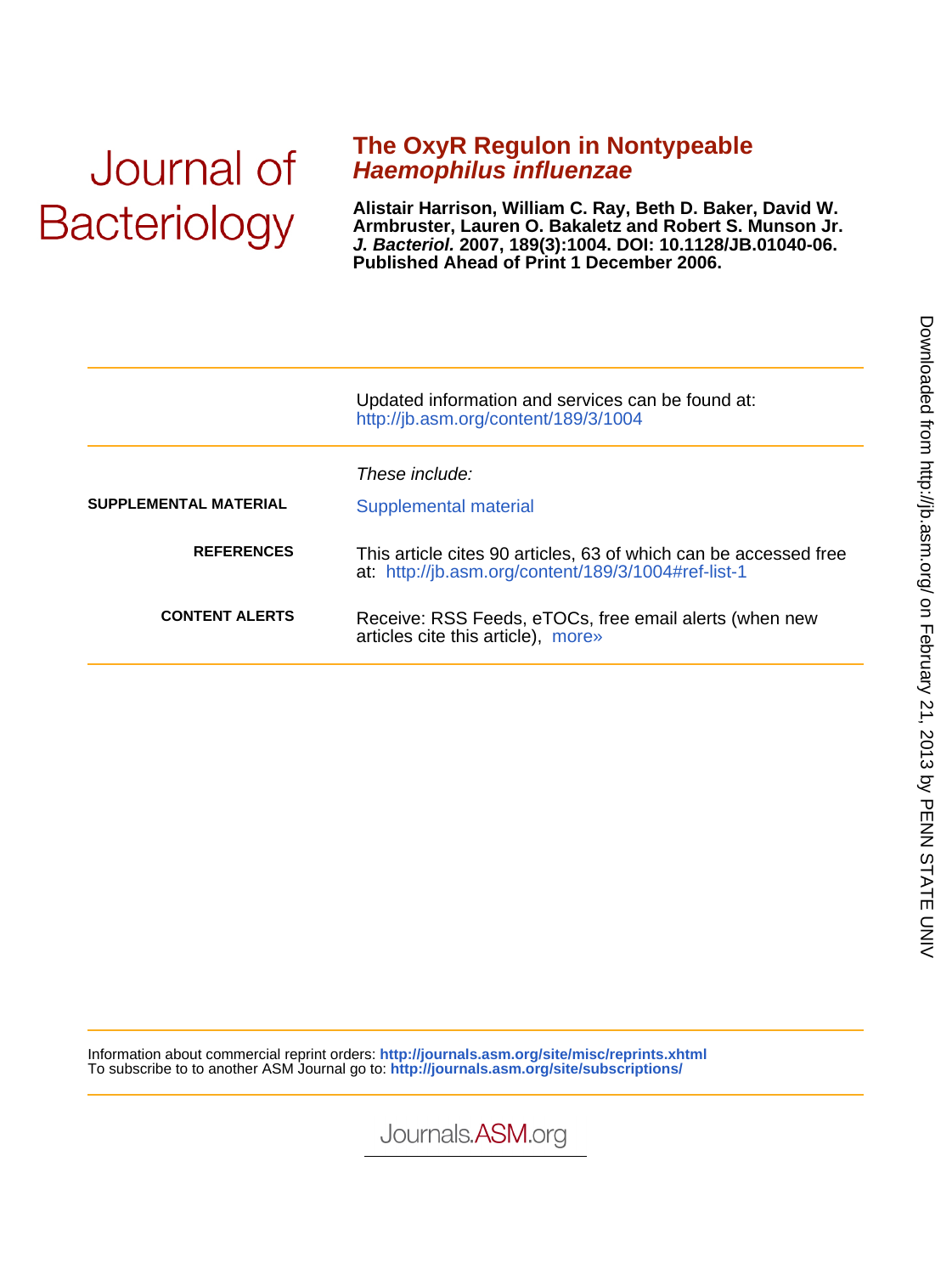## The OxyR Regulon in Nontypeable *Haemophilus influenzae* †

Alistair Harrison, William C. Ray, Beth D. Baker, David W. Armbruster, Lauren O. Bakaletz, and Robert S. Munson, Jr.\*

*Center for Microbial Pathogenesis, Columbus Children's Research Institute, and The Ohio State University College of Medicine and Public Health, 700 Children's Drive, Columbus, OH 43205*

Received 14 July 2006/Accepted 16 November 2006

**Nontypeable** *Haemophilus influenzae* **(NTHi) is a gram-negative bacterium and a common commensal organism of the upper respiratory tract in humans. NTHi causes a number of diseases, including otitis media, sinusitis, conjunctivitis, exacerbations of chronic obstructive pulmonary disease, and bronchitis. During the course of colonization and infection, NTHi must withstand oxidative stress generated by insult due to multiple reactive oxygen species produced endogenously by other copathogens and by host cells. Using an NTHi-specific microarray containing oligonucleotides representing the 1821 open reading frames of the recently sequenced NTHi isolate 86-028NP, we have identified 40 genes in strain 86-028NP that are upregulated after induction of oxidative stress due to hydrogen peroxide. Further comparisons between the parent and an isogenic** *oxyR* **mutant identified a subset of 11 genes that were transcriptionally regulated by OxyR, a global regulator of oxidative stress. Interestingly, hydrogen peroxide induced the OxyR-independent upregulation of expression of the genes encoding components of multiple iron utilization systems. This finding suggested that careful balancing of levels of intracellular iron was important for minimizing the effects of oxidative stress during NTHi colonization and infection and that there are additional regulatory pathways involved in iron utilization.**

In the evolution of life, a delicate physiological balance has arisen to compensate for both an organism's need for oxygen and the attendant lethal consequences of oxygen's toxicity. For example, in the electron transport chain, electrons can be inadvertently transferred from redox-active proteins to oxygen, producing reactive oxygen species (ROS) such as superoxide and hydrogen peroxide  $(H_2O_2)$ . The effects of ROS on cells can then be exacerbated by the presence of free iron which, via the Fenton reaction, can react with  $H_2O_2$  to produce more highly reactive hydroxyl radicals (34, 40, 52). Within a host, this problem is compounded by the release of extracellular ROS by phagocytes, which again, can have deleterious effects on invading pathogens (13). Thus, bacteria have evolved an array of increasingly well-defined mechanisms to abrogate the effects of oxidative stress. Proteins involved in such processes include catalase, which decomposes  $H_2O_2$ , and members of both the AhpCF/TsaA family of alkylhydroperoxidases and the organic hydroperoxide resistance proteins (Ohr) that decompose organic peroxides. Also, DNA-binding ferritin-like proteins (Dps) sequester free iron and bind to DNA, thus protecting DNA from damage (27, 33, 45, 53, 59, 60, 67). In addition, many bacterial species possess genes encoding OxyR, a global regulator of antioxidant defenses (24, 66).

Protection against oxidative stress is especially important to nontypeable *Haemophilus influenzae* (NTHi). NTHi is one of three bacterial commensal organisms, the others being *Streptococcus pneumoniae* and *Moraxella catarrhalis*, which can ascend a virus-compromised eustachian tube and cause otitis media (OM) in the normally sterile middle ear space (5). During this process, the bacteria are subject to multiple innate host defenses. These include assault by antimicrobial peptides (28, 44, 49), as well as invasion of the middle ear by polymorphonuclear leukocytes, with the attendant possibility of insult by ROS (36, 37, 58). Also, *S. pneumoniae* produces extracellular  $H_2O_2$  at concentrations that are bactericidal toward *H*. *influenzae* in vitro (64). Despite these attentions, the ability of NTHi to successfully infect the middle ear space suggests that NTHi have multiple robust mechanisms in place to withstand the effects of oxidative stress. However, candidate enzymes with roles in the decomposition of ROS and the repair of DNA or proteins damaged by oxidative stress have not been well characterized in *Haemophilus* spp. The sequence of the *H. influenzae* strain Rd genome initially indicated that strain Rd has few genes encoding predicted enzyme systems for protection against oxidative stress; *htkE*, which encodes catalase is the major exception. Subsequently, a chimeric peroxiredoxinglutaredoxin (PGdx) was identified and characterized in strain Rd. Further potential mechanisms of the detoxification of ROS in clinical isolates of NTHi have been elucidated through our laboratory's investigations of strain differences between strain Rd and two NTHi isolates recovered from children with chronic OM (29, 55). Microarray comparisons between the genomes of strain Rd and that of the NTHi OM isolate 1885MEE revealed a homologue of the gene encoding the alkylhydroperoxidase TsaA in the OM isolate (55). Genes encoding PGdx, TsaA, catalase, ferritin-like Dps, manganese superoxide dismutase (MnSOD) and OxyR were identified in the genome of the NTHi OM isolate 86-028NP (29).

We have begun to define the defenses that NTHi strains utilize to combat oxidative stress. Strain 86-028NP and an *oxyR* mutant of strain 86-028NP were treated with  $H_2O_2$ , and then cDNAs were generated and used to interrogate an arrayed set of 70-mer

<sup>\*</sup> Corresponding author. Mailing address: Department of Pediatrics, The Ohio State University College of Medicine and Public Health, Columbus Children's Research Institute, Center for Microbial Pathogenesis, 700 Children's Drive, Columbus, OH 43205-2696. Phone: (614) 722-2915. Fax: (614) 722-2818. E-mail: munsonr@ccri.net.

<sup>†</sup> Supplemental material for this article may be found at http://jb .asm.org/.<br><sup> $\sqrt{v}$ </sup> Published ahead of print on 1 December 2006.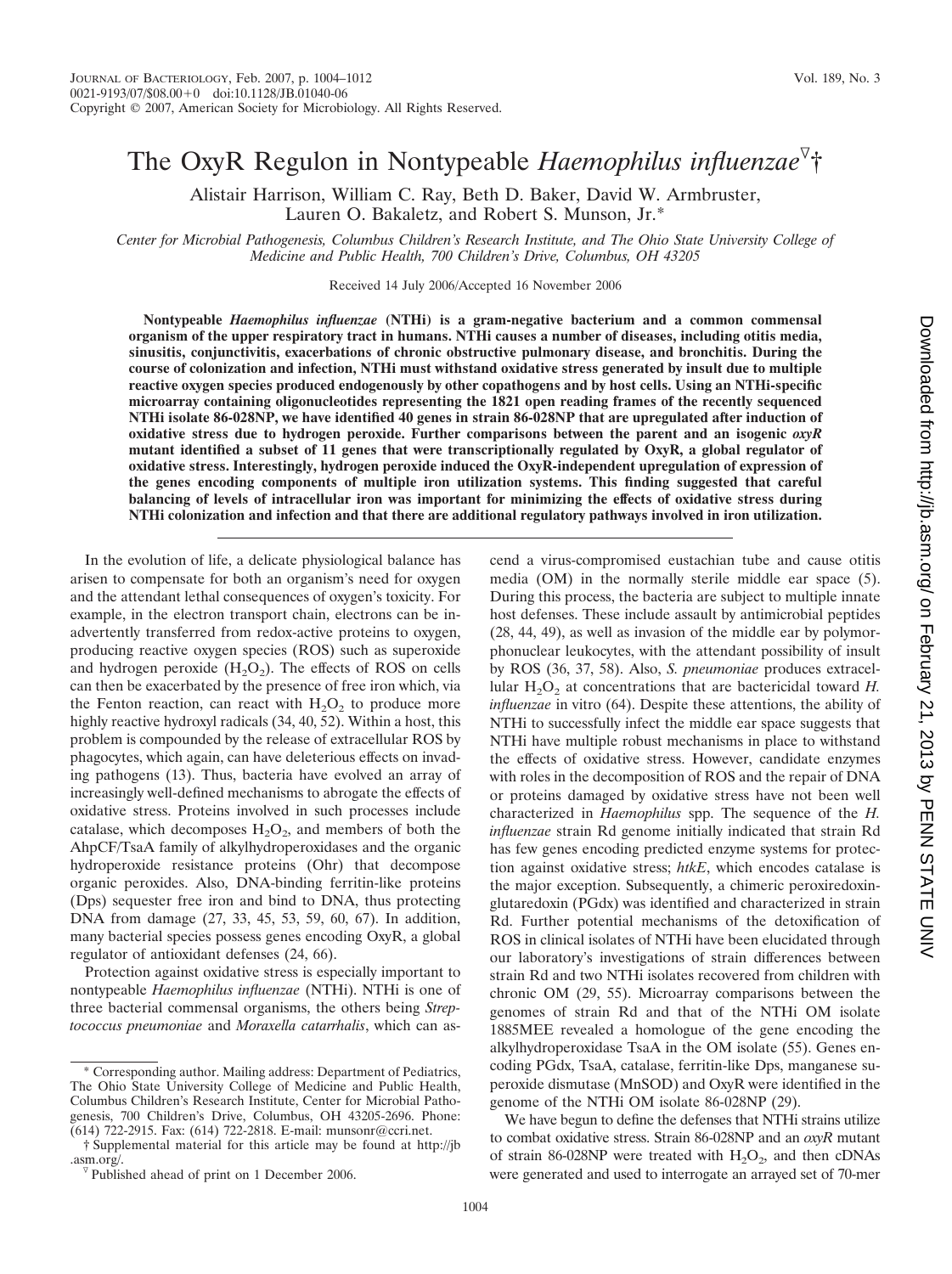oligonucleotides representing all of strain 86-028NP's known open reading frames (ORFs). We identified genes upregulated due to oxidative stress that were either dependent on or independent of OxyR in strain 86-028NP. These included genes encoding proteins with roles in protection against oxidative stress, in the repair of damaged DNA and proteins, and in the utilization of iron, allowing us to better understand the multiple mechanisms by which NTHi can protect itself against host defenses, both as a commensal organism and during the progress of infection.

#### **MATERIALS AND METHODS**

**Bacterial strains and culture media used.** NTHi strain 86-028NP was recovered from the nasopharynx of a child with chronic otitis media. This strain has been well characterized both in vitro (8, 32) and in chinchilla models of OM (7, 47, 81). The genome sequence has been published (29).

For routine culturing, strain 86-028NP and the strain 86-028NP *oxyR* mutant were grown on chocolate II plates (Fisher Scientific, Pittsburgh, PA). For testing the viability of cells on protoporphyrin IX (PPIX) medium without supplemented iron, cells were grown on brain heart infusion (BHI) agar plates supplemented with 2  $\mu$ g NAD/ml and either 20  $\mu$ g PPIX/ml or 20  $\mu$ g heme/ml. For liquid culture, all cells were grown in BHI supplemented with  $2 \mu g NAD/ml$  and 2 µg heme/ml (sBHI). All growth was carried out without shaking at 37°C in a 5% CO<sub>2</sub> atmosphere.

**Construction of the 86-028NP** *oxyR***::Tn***5* **mutant strain.** The *oxyR* mutant was identified in a random pool of Tn*5* mutants that were constructed by in vitro mutagenesis using Transposomics reagents from Epicenter (Epicenter, Madison, WI) and a protocol similar to that described by Gwinn et al. (26). Briefly, chromosomal DNA from strain 86-028NP was isolated and mutagenized in vitro, and then the single strand breaks introduced by transposition were filled and ligated. DNA was transformed into strain 86-028NP, and kanamycin-resistant mutants were selected. Mutations in individual clones were mapped by DNA sequencing of amplicons generated using a single primer PCR method as described by Ducey and Dyer (18).

**Complementation of the** *oxyR* **mutation in strain 86-028NP.** The *oxyR* gene, its 122-bp upstream intergenic region, and the first 23 bp of the 5' end of the downstream gene were amplified by PCR, TA cloned into pGEM-T Easy (Promega Co., Madison, WI), and then moved into pSPEC1, a derivative of the *Escherichia coli*-*Haemophilus* shuttle vector pGZRS-39A that contains a spectinomycin resistance gene (6). The pSPEC1-*oxyR* construct was transformed into the 86-028NP *oxyR*::Tn*5* mutant strain, and transformants were selected on chocolate agar containing 200 µg spectinomycin/ml. Complemented clones were identified due to restoration of growth on BHI agar plates supplemented with 2  $\mu$ g NAD/ml and 20  $\mu$ g PPIX/ml and further characterized by quantitative realtime PCR (QRT-PCR).

**Generation of the 86-028NP strain-specific microarray probe set.** The array was manufactured using the commercial oligonucleotide set for *H. influenzae*, Rd KW20 (Operon Biotechnologies, Huntsville, AL), plus 548 additional custommade 70-mer probes representing ORFs from the strain 86-028NP that were either absent in strain Rd or that had insufficient similarities to their Rd homologues.

**Microarray analyses of the 86-028NP strain's response to**  $H_2O_2$ **.** NTHi, the 86-026NP strain, and the 86-028NP *oxyR*::Tn*5* mutant strain were grown in sBHI to mid-exponential phase. The cultures were divided in two, with  $H_2O_2$  added to one half of the culture to a final concentration of  $250 \mu M$ , while an equivalent volume of medium was added to the second half of the culture. After incubating for 10 min at 37°C in a 5%  $CO<sub>2</sub>$  atmosphere, 5-ml aliquots of cells were pelleted at  $4^{\circ}$ C for 5 min at  $3,220 \times g$ . Immediately, supernatant was aspirated from both the treated and untreated cultures, and total RNA was isolated using TRIZOL Reagent (Invitrogen Corporation, Carlsbad, CA) as outlined by Mason et al., (47). cDNA was synthesized and labeled using an indirect labeling method similar to that described by Hegde et al. (30). Full microarray manufacturing, hybridization protocols, and data analysis methods are shown in the supplementary material.

**Quantitative RT-PCR.** Quantitative RT-PCR was used to confirm the relative expression of genes identified by microarray analyses. This assay utilized RNA samples obtained from both the 86-028NP and the 86-028NP *oxyR* mutant (untreated or treated with 250  $\mu$ M H<sub>2</sub>O<sub>2</sub>) and the one-step QuantiTect SYBR Green RT-PCR kit (QIAGEN, Valencia, CA) as outlined by Mason et al. (47).

#### **RESULTS AND DISCUSSION**

**Characterization of OxyR in strain 86-028NP.** The *oxyR* gene in strain 86-028NP encodes a protein that is 73% identical to the *E. coli* OxyR protein. Nineteen of twenty residues in the helix-turn-helix motif thought to be involved in DNA binding are identical (41). Further comparisons of the amino acid sequences of OxyR from strain 86-028NP and those from *E. coli* show that the other functional domains in the OxyR protein from both organisms are well conserved. These include domains involved in tetramerization, disulfide bond formation, and RNA polymerase binding (12, 41, 42, 83, 88, 90).

**Characterization of the 86-028NP** *oxyR* **mutant.** The 86-028NP *oxyR* mutant strain was identified from a bank of random transposition mutants. The transposon insertion was between nucleotides 1242 and 1250 of the *oxyR* gene. Maciver and Hansen (46) showed that a mutation in *oxyR* inhibited the growth of a *H. influenzae* type b strain on medium in which heme was replaced with the heme precursor PPIX. Nakahigashi et al. showed that a ferrochelatase mutant of *E. coli* was sensitive to light. They postulated that ROS was generated as a result of PPIX accumulation (57). This suggested to Maciver and Hansen that the differential growth of an *oxyR* mutant on PPIX-containing medium was due to the generation of superoxide that, in turn, could spontaneously undergo dismutation to form  $H_2O_2$ . Addition of catalase to the PPIX-containing medium abrogated the *oxyR* mutant growth defect, further indicating the effect of  $H<sub>2</sub>O<sub>2</sub>$  generation in media. In order to demonstrate that the truncated *oxyR* gene in strain 86-028NP did not encode a functional protein, the *oxyR* mutant was cultured on BHI containing PPIX instead of heme and no supplemental iron. Growth of the *oxyR* mutant on medium containing PPIX was completely abrogated, whereas the mutant grew on heme-containing media. The parent strain grew on both media. Complementation of the *oxyR* mutant returned the parental phenotype (data not shown).

**Determination of strain 86-028NP and mutant strain 86-028NP** *oxyR* **sensitivities to hydrogen peroxide.** Strain 86-028NP and the *oxyR* mutant were grown without shaking in sBHI at  $37^{\circ}$ C in a  $5\%$  CO<sub>2</sub> atmosphere to exponential phase, and then  $H_2O_2$  was added to final concentrations of 250  $\mu$ M and  $500 \mu M$ . Growth was allowed to proceed, and the absorbance at 600 nm was measured at 1-hour intervals. Strain 86-028NP, in the presence of 250  $\mu$ M H<sub>2</sub>O<sub>2</sub>, grew similarly to the untreated cells, but growth was inhibited at 500  $\mu$ M H<sub>2</sub>O<sub>2</sub>. In contrast, the 86-028NP *oxyR* mutant was sensitive to both concentrations of  $H_2O_2$  tested (Fig. 1). Also, the complemented strain grew similarly to the parent strain after the addition of 250  $\mu$ m H<sub>2</sub>O<sub>2</sub> to an exponentially growing culture showing restoration of OxyR function (data not shown). In order to determine whether the *oxyR* mutant could recover after treatment with  $250 \mu M H_2O_2$  for 10 min, cells were grown to exponential phase without shaking in sBHI at 37°C in a  $5\%$  CO<sub>2</sub> atmosphere and then split into two aliquots. One aliquot was treated with  $H_2O_2$  at a final concentration of 250  $\mu$ M, while the second aliquot had an equivalent volume of medium added. After a 10-minute incubation, both aliquots were pelleted, washed, and resuspended in fresh sBHI. Absorbance at 600 nm was measured at 1-hour intervals to monitor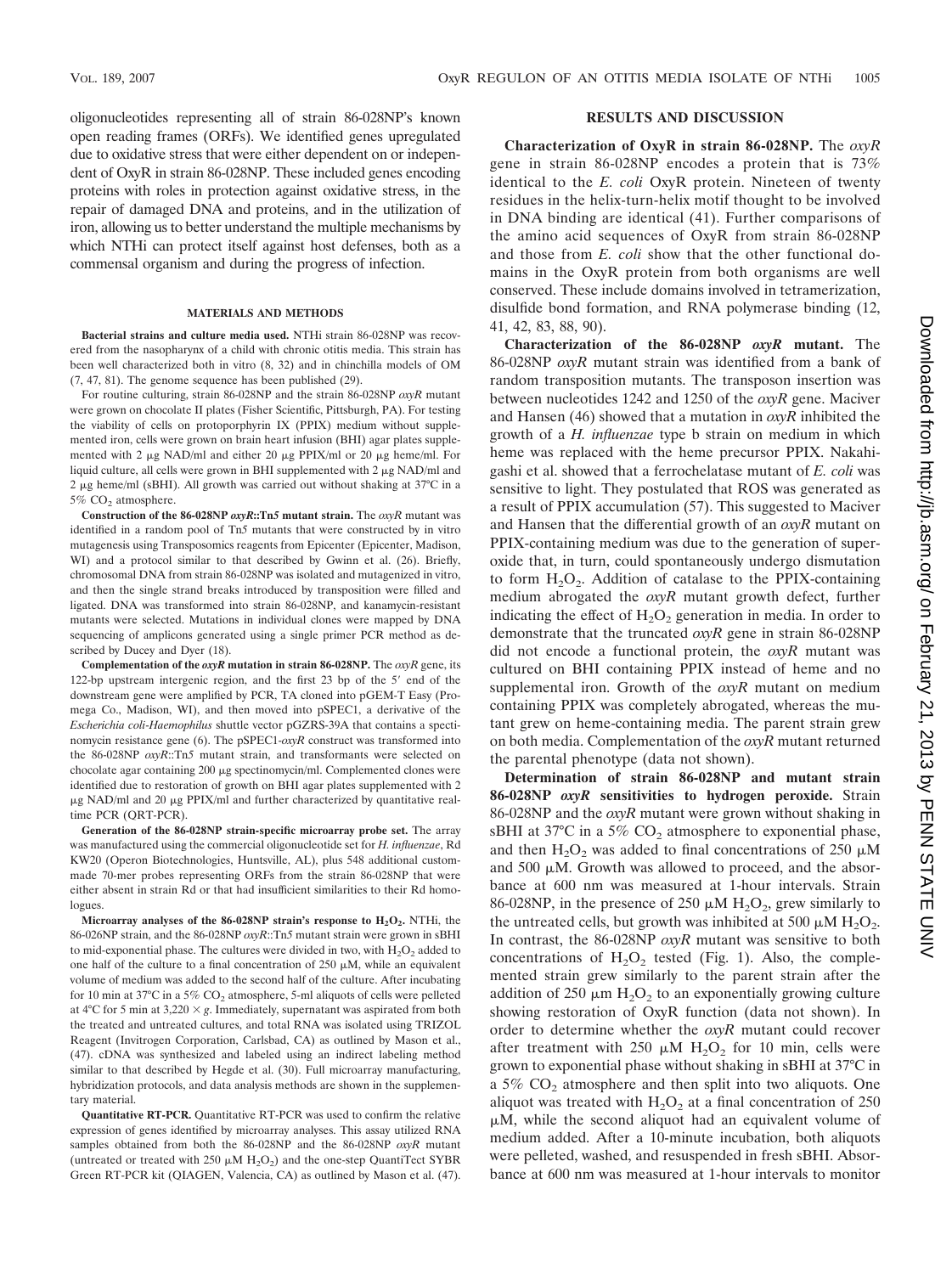

FIG. 1. The growth of NTHi 86-028NP strain (A) and the NTHi 86-028NP *oxyR* mutant strain (B) in increasing concentrations of  $H<sub>2</sub>O<sub>2</sub>$ . Both parent and mutant strains were grown to exponential phase, and then the designated concentration of  $H_2O_2$  was added (arrowhead). Growth was then allowed to continue in the presence of  $H<sub>2</sub>O<sub>2</sub>$ .

growth (Fig. 2). Once  $H_2O_2$  was removed from the cultures, growth resumed. These data indicate that incubating with 250  $\mu$ M H<sub>2</sub>O<sub>2</sub> for 10 min was an effective treatment to induce nonlethal oxidative stress.

**DNA microarray analysis.** Cells were grown to exponential phase and split into two aliquots, and then  $H_2O_2$  was added to one half of each culture to a final concentration of  $250 \mu M$ . After 10 min, the cultures were harvested by centrifugation, and labeled cDNA was prepared as described in the supplemental material. For each comparison, a minimum of two sets of RNA was purified (biological replicates), while for each biological replicate, two slides were analyzed (technical replicates). This generated a minimum of 16 data points per gene for each comparison. Per-slide averaging and normalization were performed with Gene Traffic DUO, version 3.2-11 (Stratagene Corporation, La Jolla, CA). The mean 635 nm/532 nm ratios were generated from background-subtracted media intensities. Dye intensity normalization was applied by performing a LOWESS (subgrid) algorithm with all significant features including exogenous spike bacterial controls. Analysis of between-slide variance and replicate averaging was performed using the NIA/NIH analysis of variance (ANOVA) tool. A false discovery rate (FDR) of  $>0.05$  was used to exclude false positives in reported genes.

Differentially labeled cDNAs from either the 86-028NP

 $0.1$ 86-028NP - No H<sub>2</sub>O<sub>2</sub> ---86-028NP - 250µM H<sub>2</sub>O<sub>2</sub> ----- oxyR mutant - No H<sub>2</sub>O<sub>2</sub> ----- oxyR mutant - 250µM H<sub>2</sub>O<sub>2</sub>  $0.0$  $\bf{0}$  $\overline{a}$ 3 5 6 7 10 4 Time (h)

 $A_{600}$ 

FIG. 2. Recovery of the NTHi 86-028NP strain and the NTHi 86-028NP  $\alpha$ yR mutant after a 10-min treatment with 250  $\mu$ M H<sub>2</sub>O<sub>2</sub>. Both parent and mutant strains were grown to exponential phase and then treated with 250  $\mu$ M H<sub>2</sub>O<sub>2</sub> for 10 min (arrowhead indicates the point of  $H_2O_2$  addition). The medium was then removed, and the cells were washed and resuspended in fresh medium. Growth was then allowed to continue.

strain (treated with or without  $H_2O_2$ ; four biological replicates) or the 86-028NP strain and the *oxyR* mutant (both treated with  $H_2O_2$ ; two biological replicates) were compared. Using a cutoff of greater than twofold induction, 40 genes were identified that were upregulated in the parent strain after  $H<sub>2</sub>O<sub>2</sub>$  treatment compared to that of the untreated sample (Table 1). A further comparison of  $H_2O_2$ -treated parent cells and *oxyR* mutant cells identified 11 genes whose regulation was dependent on OxyR (Table 1, bold type). We further identified a subset of 15 genes whose expression was upregulated in strain 86-028NP after treatment with  $H_2O_2$  relative to that of the similarly treated *oxyR* mutant but which did not exhibit significant responsiveness to  $H_2O_2$  when the parent was analyzed in the presence or absence of  $H_2O_2$  (data not shown). Among these genes were a number with roles in protein synthesis. Possibly, we were witnessing downregulation of expression of these genes in the  $\alpha yR$  mutant after insult with  $H_2O_2$ . This effect may be more striking in the *oxyR* mutant as it exhibited greater sensitivity to  $H_2O_2$  (see Fig. 1B) and thus may be more prone to perturbations in protein synthesis as a response to cellular injury. Microarray analyses were confirmed by QRT-PCR of selected genes (Table 1).

The transcriptional response of the complemented *oxyR* mutant to  $H_2O_2$  treatment was also determined by microarray analysis. The 86-028NP strain, the *oxyR* mutant, and a complemented *oxyR* mutant were grown to exponential phase and treated with  $250 \mu M H_2O_2$  for 10 min, and then RNA was purified. Microarray analysis showing the transcriptional response of strain 86-028NP in the presence of  $H_2O_2$  was similar to that previously observed. Importantly, the transcriptional response of the complemented *oxyR* mutant in the presence of  $H<sub>2</sub>O<sub>2</sub>$  mirrored that of the parent, indicating restoration of OxyR function. This finding was confirmed by QRT-PCR analysis of significantly regulated genes (Table 1, column three).

Generally, the functions of the proteins encoded by the genes identified could be broadly divided into three classes: (i) proteins with roles in mitigating oxidative stress; (ii) proteins with roles in DNA and protein repair; or (iii) proteins with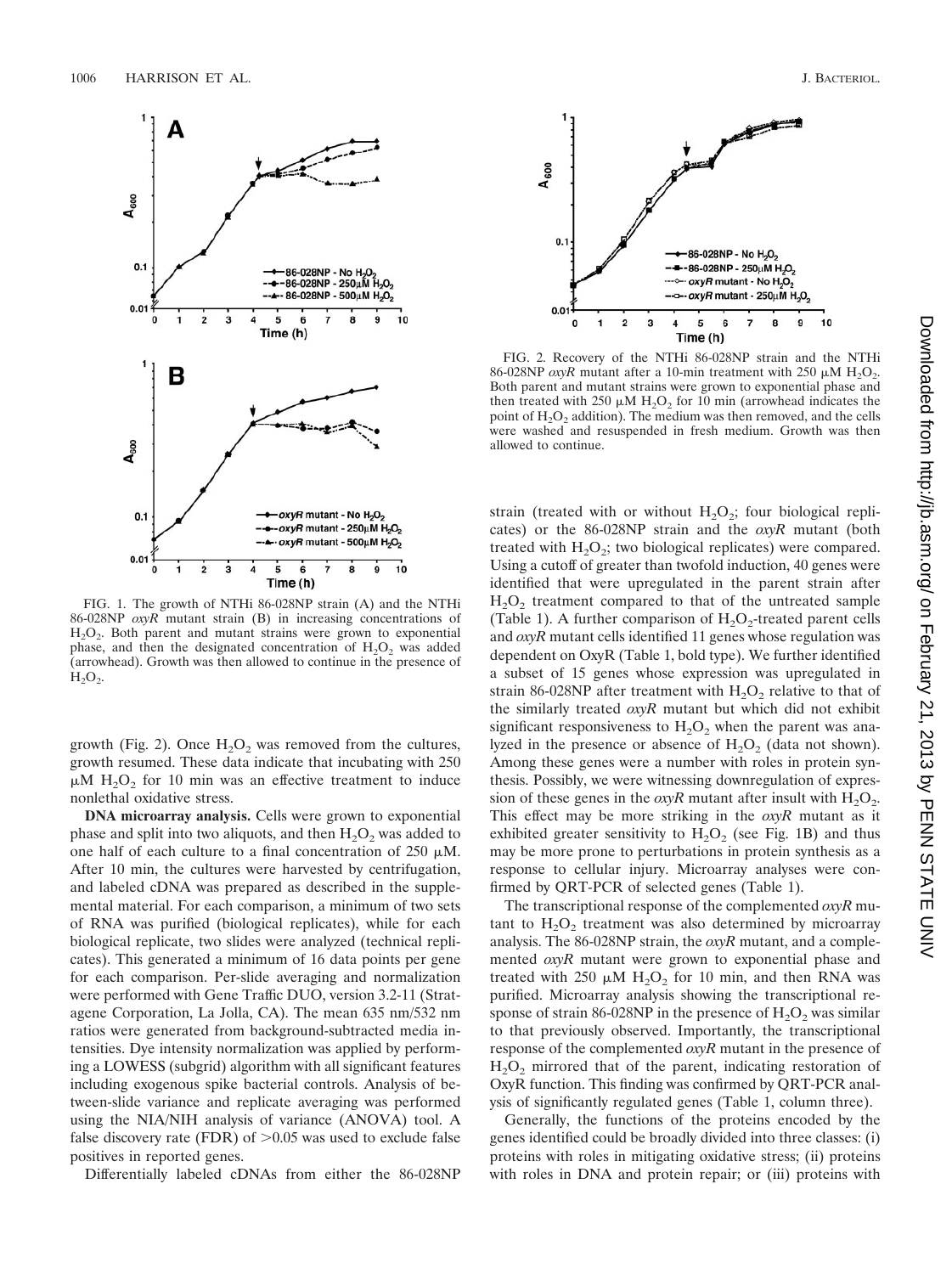| NTHI no.<br>Gene name |                             |                                                                        | Fold increase in expression  |                                            |                                            |
|-----------------------|-----------------------------|------------------------------------------------------------------------|------------------------------|--------------------------------------------|--------------------------------------------|
|                       |                             | Function                                                               | Parent $(+H2O2)$ /<br>parent | Parent $(+H_2O_2)$ /<br>mutant $(+H_2O_2)$ | Parent $(+H2O2)$<br>complement $(+H_2O_2)$ |
| NTHI1099 $^a$         | $h$ kt $E$                  | Catalase                                                               | $61^b (194)^c$               | 46 (334)                                   | $\mathbf{1}^c$                             |
| <b>NTHI0177</b>       | hitA                        | Iron utilization periplasmic protein                                   | 22(7)                        | 1                                          | $\mathbf{1}$                               |
| <b>NTHI1169</b>       | tbp2                        | Transferrin-binding protein 2                                          | 18(7)                        | 0.5                                        | $\mathbf{1}$                               |
| <b>NTHI1168</b>       | tbp1                        | Transferrin-binding protein 1                                          | 10(8)                        | 0.7                                        | $\mathbf{1}$                               |
| <b>NTHI0782</b>       | hgpB                        | Hemoglobin-haptoglobin binding protein B                               | 8(5)                         | 1.5                                        | 2                                          |
| <b>NTHI0481</b>       | hfeA                        | Putative periplasmic chelated iron binding protein                     | 8(4)                         | 4(4)                                       | $\mathbf{1}$                               |
| <b>NTHI0477</b>       | $h\mathit{fe}D$             | Putative ABC type chelated iron transport system,<br>permease          | 7(6)                         | 3 <sup>d</sup>                             | ND <sup>e</sup>                            |
| <b>NTHI0479</b>       | hfeB                        | Putative ABC type chelated iron transport system,<br><b>ATPase</b>     | 7(5)                         | 3(3)                                       | <b>ND</b>                                  |
| <b>NTHI0705</b>       | pgdX                        | Peroxiredoxin/glutaredoxin                                             | 7(9)                         | 31(35)                                     | $\mathbf{1}$                               |
| <b>NTHI1794</b>       |                             | Pseudogene for conserved hypothetical protein                          | 7                            | 0.5                                        | <b>ND</b>                                  |
| <b>NTHI0199</b>       |                             | Conserved hypothetical protein                                         | 6(1)                         | 0.5                                        | <b>ND</b>                                  |
| <b>NTHI0478</b>       | $h\mathit{feC}$             | Putative ABC-type chelated iron transport system,<br>permease          | 6(4)                         | 3(3)                                       | 1                                          |
| <b>NTHI0736</b>       | hgpD                        | Hemoglobin-haptoglobin binding protein D                               | 6                            | $\mathbf{1}$                               | ND                                         |
| <b>NTHI0179</b>       | hitB                        | Iron(III) transport system permease protein                            | 5(2)                         | $2^d$                                      | ND                                         |
| <b>NTHI1817</b>       | $\mathfrak{d}p\mathfrak{s}$ | <b>Conserved hypothetical DNA-binding ferritin-like</b>                | 4(1)                         | 7(5)                                       | 0.4                                        |
|                       |                             | protein                                                                |                              |                                            |                                            |
| <b>NTHI0681</b>       | gnd                         | 6-phosphogluconate dehydrogenase                                       | 4(4)                         | 6(8)                                       | $\mathbf{1}$                               |
| <b>NTHI0358</b>       | tonB                        | Energizer of iron uptake systems                                       | 4                            | 1                                          | ND                                         |
| <b>NTHI1214</b>       |                             | Conserved putative gamma-carboxymuconolactone<br>decarboxylase subunit | 4                            | 0.4                                        | ND                                         |
| <b>NTHI0359</b>       | exbD                        | Transport protein ExbD                                                 | 4                            | $\mathbf{1}$                               | <b>ND</b>                                  |
| <b>NTHI0360</b>       | exbB                        | Transport protein ExbB                                                 | $\overline{4}$               | $\mathbf{1}$                               | N <sub>D</sub>                             |
| <b>NTHI0369</b>       | $h$ xu $C$                  | Heme/hemopexin-binding protein C                                       | 4(2)                         | $\mathbf{1}$                               | $\mathbf{1}$                               |
| <b>NTHI0180</b>       | hitC                        | Iron utilization ATP-binding protein                                   | 3(2)                         | $2^d$                                      | 0.4                                        |
| <b>NTHI1171</b>       |                             | Conserved hypothetical protein                                         | 3                            | 0.6                                        | ND                                         |
| <b>NTHI1632</b>       | $\frac{f}{t}$ sK2           | DNA translocase                                                        | 3                            | 0.1                                        | N <sub>D</sub>                             |
| <b>NTHI0104</b>       |                             | Conserved hypothetical protein                                         | 3                            | $\mathbf{1}$                               | <b>ND</b>                                  |
| <b>NTHI0175</b>       |                             | Conserved hypothetical protein                                         | 3                            | 0.2                                        | ND                                         |
| <b>NTHI0370</b>       | hxaB                        | Heme/hemopexin-binding protein B                                       | 3(2)                         | $\mathbf{1}$                               | $\mathbf{1}$                               |
| <b>NTHI0083</b>       | recN                        | DNA repair protein RecN                                                | 3                            | 0.5                                        | <b>ND</b>                                  |
| <b>NTHI0202</b>       | hemR                        | Hemin receptor                                                         | 3                            | 0.5                                        | ND                                         |
| <b>NTHI0062</b>       |                             | Putative TRAP type C4-dicarboxylate transport<br>system, periplasmic   | 3                            | $\mathbf{1}$                               | ND                                         |
| <b>NTHI1588</b>       | impA                        | Error prone DNA polymerase                                             | 3                            | 0.3                                        | ND                                         |
| <b>NTHI1801</b>       | pntB                        | NAD(P) transhydrogenase subunit beta                                   | 3                            | 4                                          | <b>ND</b>                                  |
| <b>NTHI1802</b>       | pntA                        | NAD(P) transhydrogenase subunit alpha                                  | $\overline{2}$               | 5                                          | <b>ND</b>                                  |
| <b>NTHI0371</b>       | hxuA                        | Heme/hemopexin-binding protein A                                       | 2                            | 0.7                                        | ND                                         |
| <b>NTHI0063</b>       |                             | Conserved hypothetical zinc type alcohol<br>dehydrogenase-like protein | $\overline{2}$               | 1                                          | ND                                         |
| <b>NTHI0729</b>       | recA                        | Recombinase                                                            | 2                            | 1                                          | <b>ND</b>                                  |
| <b>NTHI0496</b>       |                             | Conserved hypothetical protein                                         | $\overline{c}$               | $\mathbf{1}$                               | ND                                         |
| <b>NTHI0684</b>       |                             | <b>Hypothetical protein</b>                                            | 2(1)                         | 2(2)                                       | 0.1                                        |
| <b>NTHI0493</b>       | hscA                        | Chaperone protein HscA                                                 | $\mathbf{2}$                 | $\mathbf{1}$                               | <b>ND</b>                                  |
| <b>NTHI1474</b>       | lgtD                        | UDP-GlcNAc-lipooligosaccharide N-                                      | $\overline{c}$               | $2^d$                                      | <b>ND</b>                                  |
|                       |                             | acetylglucosamine glycosyltransferase                                  |                              |                                            |                                            |

TABLE 1. Hydrogen peroxide-responsive genes in the NTHi 86-028NP strain

*<sup>a</sup>* Genes appearing in bold text were defined as members of the OxyR regulon.

*b* Determined by microarray.

*<sup>c</sup>* Determined by QRT-PCR.

*<sup>d</sup>* FRD above 0.05 cutoff.

*<sup>e</sup>* ND, not determined.

roles in iron utilization. Results will be discussed in terms of these three categories.

**(i) Oxidative stress.** Proteins can have a direct role in controlling the effects of oxidative stress by detoxifying reactive oxygen species. NTHI1099 (*htkE*), which encodes catalase (10), was the most highly upregulated gene, with an approximate 60-fold induction in the  $H_2O_2$ -treated parent compared to that in the untreated parent. NTHI1099 was not induced in

the  $H_2O_2$ -treated *oxyR* mutant, indicating that OxyR regulates the expression of NTHI1099.

Using similar analyses, the second member of the OxyR regulon identified in strain 86-028NP was NTHI0705 (*pgdX*), which encodes a glutathione-dependent, chimeric peroxidase. Originally identified in Rd, PGdx consists of an N-terminal peroxiredoxin domain and a C-terminal glutaredoxin domain. The peroxiredoxin domain of PGdx has a role in protection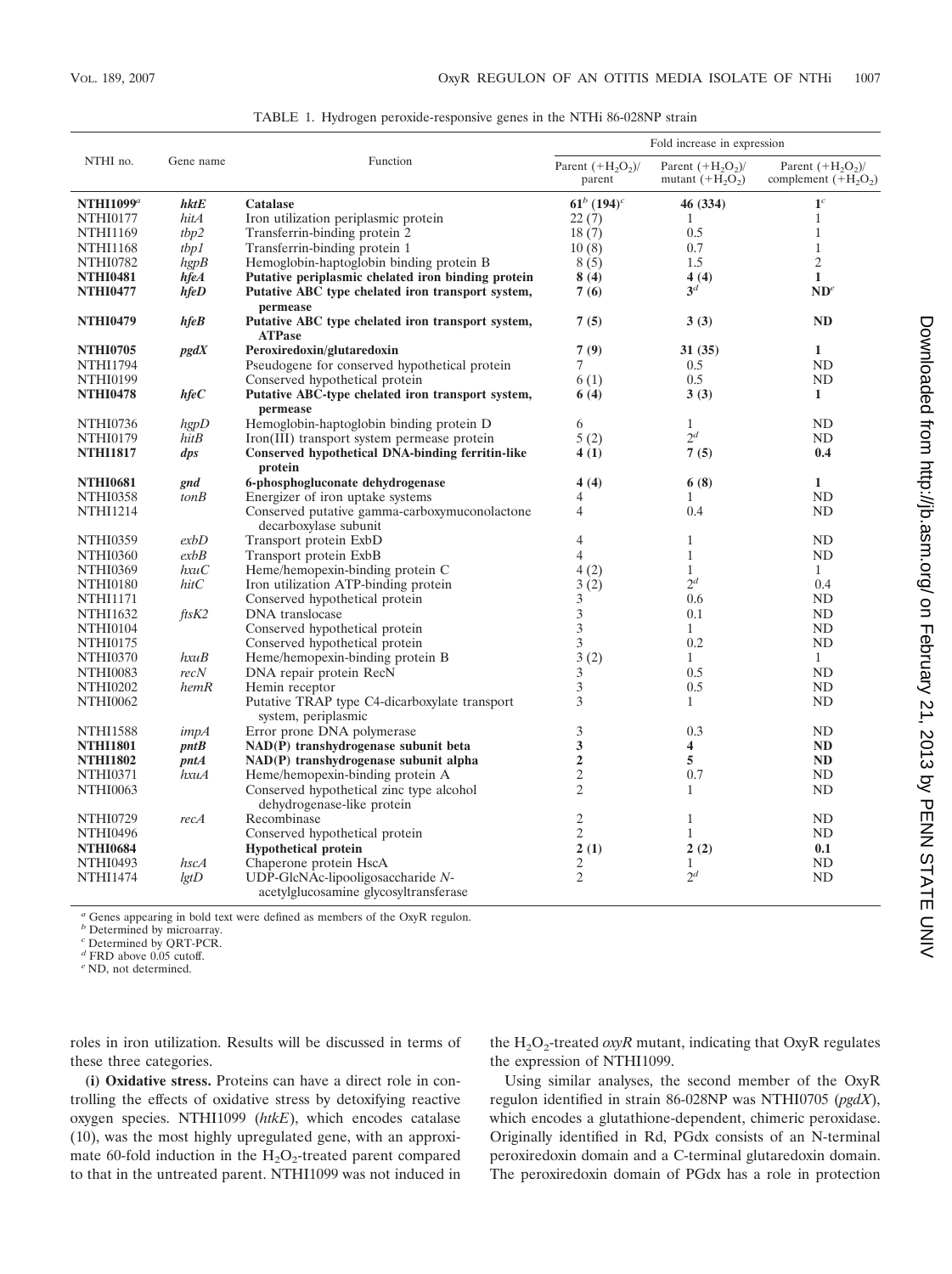against  $H_2O_2$  and alkylhydroperoxidase; the glutathione-dependent reducing action of the glutaredoxin domain allows the system to recycle (62, 63, 86, 87). The expression of PGdx was subsequently found to be upregulated during in vitro biofilm formation by multiple isolates of NTHi from patients with chronic obstructive pulmonary disease (56).

NTHI1817, encoding Dps, a conserved hypothetical DNAbinding ferritin-like protein, is a further member of the OxyR regulon in strain 86-028NP. Dps was identified in *E. coli* as a starvation response protein that binds DNA and protects against  $H_2O_2$ -induced oxidative stress. Subsequently,  $H_2O_2$ was found to induce Dps expression in actively growing *E. coli* in an OxyR-dependent manner (3, 4, 92). Similarly, in *Salmonella enterica* serovar Typhimurium, Dps protects against  $H_2O_2$ -derived oxidative stress and is needed for bacterial survival after phagocytosis by macrophages, as shown in a mouse model of infection (27). Dps' protective function is derived from its ability to bind  $Fe^{2+}$  and abrogate  $H_2O_2$ -induced hydroxy radical production via the Fenton reaction;  $H_2O_2$  treatment of  $Fe<sup>2+</sup>$ -DNA complexes, in the absence of Dps, leads to the total degradation of the DNA (89).

The final members of the OxyR regulon with a proposed role in mitigating oxidative stress in strain 86-028NP are NTHI1802 and NTHI1801. Both genes have FDRs higher than the set cutoff (0.06 and 0.09, respectively). However, they are significantly upregulated in the parent, compared with that in the *oxyR* mutant (fivefold and fourfold, respectively). Thus, we believe they are members of the OxyR regulon in strain 86-028NP. NTHI1802 and NTHI1801 are homologues of *pntA* and *pntB* which encode the  $\alpha$  and  $\beta$  subunits of NAD(P) transhydrogenase, respectively. In *E. coli*, PntAB has a role in the generation of NADPH; treatment of  $E$ . *coli* with  $H_2O_2$ induces both this activity and an increase in NADPH-dependent oxidase and peroxidase activity (11, 73). Both the thioredoxin and glutaredoxin systems utilize the reducing power of NADPH to reduce disulfide bonds, so this process will likely be important during periods of oxidative stress. Also, NADPH is significantly less efficient in reducing  $Fe^{3+}$  to  $Fe^{2+}$  than NADH. Brumaghim et al. suggest that  $H_2O_2$  treatment depletes the NADH pool in favor of NADPH, thus minimizing the production of  $Fe^{2+}$  and thereby abrogating the bactericidal effect of the Fenton reaction (11).

Interestingly, the expression of the gene encoding the peroxiredoxin TsaA was found to be unresponsive to the  $H_2O_2$ treatment of strain 86-028NP. This lack of upregulation was confirmed by quantitative real-time PCR. It should be further noted that experiments carried out to determine the affect of toxicity of  $H_2O_2$  on strain 86-028NP showed that the susceptibility of the 86-028NP *tsaA* mutant to  $H_2O_2$  was indistinguishable from that of the parent strain (results not shown). This is contrary to what was found for AhpC, *E. coli*'s homologue of TsaA, which has a major role in the decomposition of  $H_2O_2$ (75, 76). Homologues of TsaA are utilized in the decomposition of other ROS. For example, mutations in *ahp* in both *E. coli* and *S. enterica* serovar Typhimurium increase sensitivity to cumene hydroperoxide (80). Our data suggest that TsaA in strain 86-028NP may have a yet-unidentified role in protection against oxidative stress.

**(ii) DNA and protein repair.** All genes with roles in DNA and protein repair after strain 86-028NP underwent insult with  $H<sub>2</sub>O<sub>2</sub>$  were regulated in an OxyR-independent manner.

**(iii) Iron utilization.** As with most bacteria, strain 86-028NP has an absolute requirement for extracellular sources of iron. Genes encoding members of the five major iron- or hemeuptake systems, identified through the annotation of the 86-028NP strain genome (29), were upregulated during  $H_2O_2$ treatment. Of these, genes encoding the Hfe system were shown to be members of the OxyR regulon. ANOVA analysis of the regulation of gene response to  $H_2O_2$  treatment in strain 86-028NP and the *oxyR* mutant show only the *hfeA*, *hfeB*, and *hfeC* genes as being upregulated in the parent, relative to the those in the *oxyR* mutant. However, several data points for the *hfeD* gene were aberrantly low, and these observations resulted in this gene's exclusion from the list due to an FDR higher than the cutoff value. As genes *hfeA*, -*B*, -*C*, and *D* are organized as an operon in strain 86-028NP, and genes *hfeA*, -*B*, and -*C* exhibited similar increases in transcription in the parent relative to those in the *oxyR* mutant, we concluded that *hfeD* was indeed a member of the OxyR regulon. This thesis was further supported by the identification of a putative OxyR-binding site upstream of *hfeA*, the first gene in the presumptive operon. Genes *hfeABCD* are homologues of genes encoding a chelated iron ABC transport system that was originally identified in *Yersinia pestis* (9).

Microarray analyses of H<sub>2</sub>O<sub>2</sub>-treated *E. coli, Pseudomonas aeruginosa*, and *Neisseria gonorrhoeae* have identified genes with roles in protection against oxidative stress and repair of oxidative damage, while only the last organism exhibits the induction of multiple genes with roles in iron utilization (71, 79, 92). Thus, identification of a major category of genes, whose expression was upregulated during  $H_2O_2$  treatment, which encode proteins that have roles in the 86-028NP strain's iron utilization systems is of great interest.

**Identification of the 86-028NP strain-specific OxyR consensus binding site.** The upstream intergenic regions of five putative OxyR-regulated genes (NTHI1099, NTHI0705, NTHI1817, NTHI0681, and NTHI0481, the first gene in the putative *hfe* operon) were searched for sequence homology to the *E. coli* OxyR consensus DNA binding site (83). The upstream regions of the two most highly upregulated genes (NTHI1099, and NTHI0705) showed obvious similarity. Because the presumed binding geometry of OxyR causes the binding site to be pseudopalindromic, we defined an initial 37-bp strain 86-028NP consensus from the NTHI1099 and NTHI0705 sites and their reverse-complement sequences. These sequences were used to define a position-specific scoring matrix (PSSM) for the entire motif, and the 86-028NP strain genome was searched for other occurrences of this pattern. High-scoring sequences that fell in the likely promoter regions of genes listed in Table 1 were added to the motif definition, the PSSM was regenerated, and the process was bootstrapped until no new genes from these tables were found. The final PSSM predicted OxyR targets upstream of NTHI1099, NTHI0705, NTHI1817, NTHI0251, and NTHI0177. Also, NTHI0179 possesses a weaker motif that overlaps the upstream NTHI0177 stop codon. The 86-028NP strain OxyR binding site possesses strong similarities to the repeated ATAGnt motif identified in *E. coli* (83). Also, the information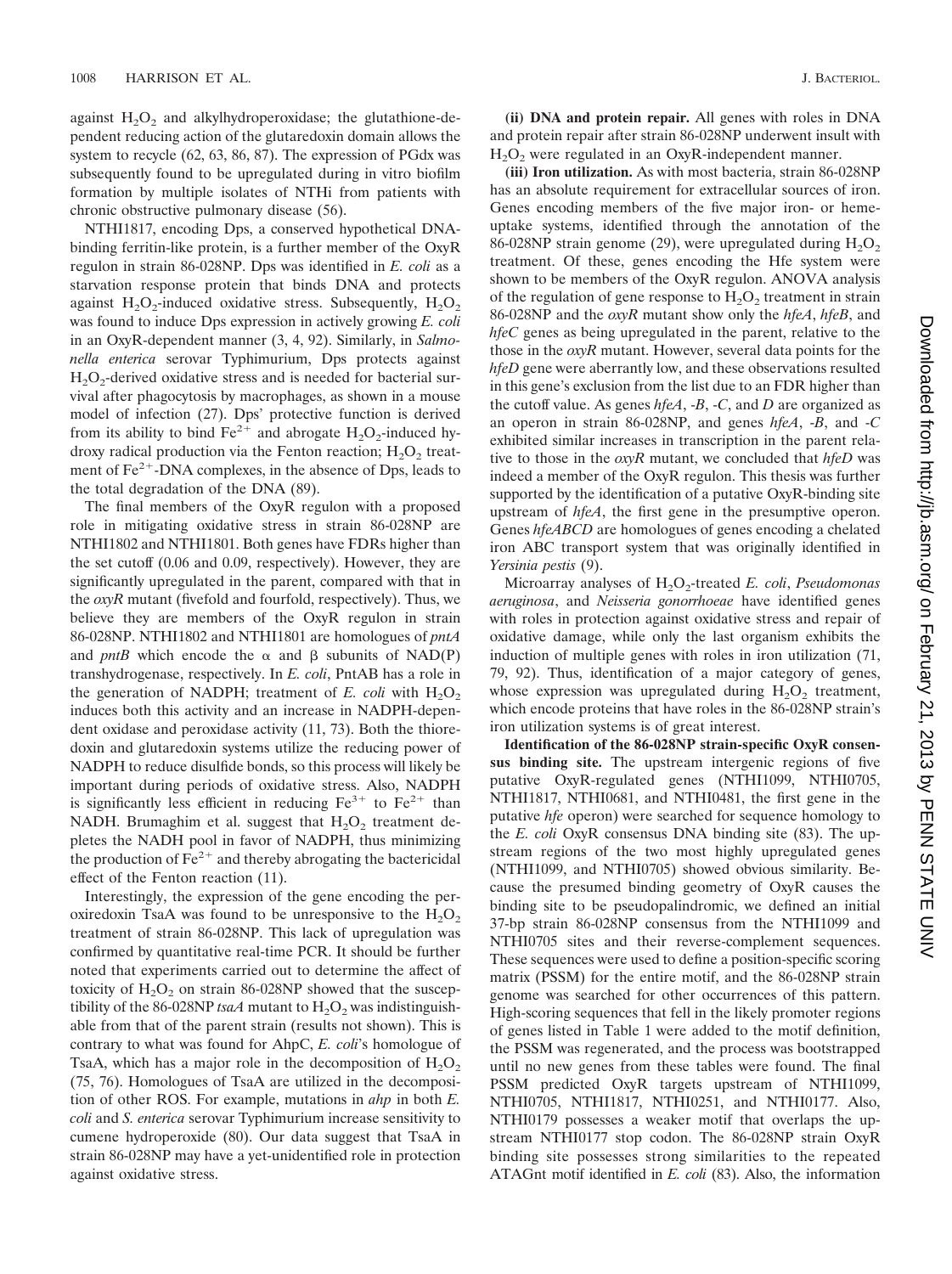content of the derived sequences displayed a small information peak offset from the 11-bp repeat of the presumed primary binding motifs. A similar phenomenon, suggestive of a minorgroove contact in the binding geometry, has been observed among *E. coli* OxyR binding sites (74). Of note, initially no similar patterns were identified upstream of the putative OxyR regulon members NTHI0681 and NTHI0481. However, if OxyR binding tolerates misspacing of the highly conserved presumed contact regions, NTHI0681 and NTHI0481 both possess potential OxyR binding sites, with that related to NTHI0681 containing one extra base in the 5' subpseudopalindrome and that related to NTHI0481 being reduced by 1 base in each of the 5' and 3' subpseudopalindrome regions.

**OxyR-independent genes.** Genes regulated independently of OxyR were defined as those whose change in expression, in the presence of H<sub>2</sub>O<sub>2</sub>, were similar in both the parent and the *oxvR* mutant. These OxyR-independent regulated genes were as follows:

**(i) Oxidative stress.** All genes identified with direct roles in mitigating oxidative stress in strain 86-028NP were regulated by OxyR.

**(ii) DNA and protein repair.** Direct defense mechanisms against oxidative stress cannot absolutely protect the cell against injury. Thus, a cell must have mechanisms in place that can repair damage due to ROS. Strain 86-028NP contained multiple homologues of such genes, whose expression was upregulated in the presence of  $H_2O_2$  but in an OxyR-independent manner. NTHI0729 and NTHI0083 encode homologues of RecA and RecN. RecA and RecN have important roles in the repair of DNA damage which have been extensively characterized in UV damage experiments in many organisms, including *E. coli* and *H. influenzae* (43, 50, 51, 77, 82). Further repair mechanisms are potentially afforded by the gene products of NTHI0493 and NTHI0495, which encode homologues of the cochaperone proteins HscA and HscB, respectively, and that have roles in iron-sulfur cluster assembly (2, 31, 78). NTHI1588 is a homologue of a gene that encodes ImpA, an error-prone DNA polymerase originally identified in the incompatibility group plasmid TP110. Possession of this plasmid increases a cell's resistance to both UV and UV-mediated mutagenesis (25). In *E. coli*, *impA* is a member of the *impCAB* operon but, as with the *H. influenzae* Rd strain, strain 86-028NP lacks homologues of *impB* and *impC*. The sixth OxyR-independent gene in this group was NTHI1632, which is a homologue of a gene that encodes the DNA translocase FtsK. The role of FtsK in both DNA replication and cell division has been well established. In *E. coli*, FtsK is presumed to have a role in resolving chromosome dimers caused by crossovers during chromosome replication (17, 48).

**(iii) Iron utilization.** The most strongly upregulated genes in this class were NTHI1168 and NTHI1169, which are homologues of genes encoding transferrin-binding proteins 1 and 2, respectively, (65). Other OxyR-independent upregulated genes encoding homologues of iron utilization proteins include NTHI0177, NTHI0179, and NTHI0180, which are homologues of genes encoding components of the Hit system, an ABC transport system that imports free iron into the cell (1, 72). Strain 86-028NP also possesses genes which are homologues of genes encoding hemoglobin and hemoglobin-haptoglobin binding proteins (HgpB, HgpC, and HgpD).  $H_2O_2$  treatment

upregulated the expression of the genes encoding HgpB and HgpD but not that of the gene encoding HgpC. The three encoded hemoglobin and hemoglobin-haptoglobin binding proteins in *H. influenzae* type b have overlapping functions (35, 54, 69), which suggests that if the upregulation of hemoglobin and hemoglobin-haptoglobin binding proteins is needed during oxidative stress, it is not vital that expression of all three proteins is upregulated. Finally, strain 86-028NP possesses genes which are homologues of the *hxu* system, the hemin receptor HemR, and components of the TonB-ExbBD system. All exhibit  $H_2O_2$ -induced, OxyR-independent upregulation of expression. The *hxu* system in *H. influenzae* type b encodes a heme utilization system that captures heme sequestered in a complex with hemopexin (14–16). The TonB-ExbBD system has a vital role in transducing the energy of the proton motor force to generate conformational changes in TonB-dependent outer membrane transporters (68). If the upregulation of outer membrane-associated iron uptake system proteins is functionally relevant to the conditions induced by treatment of strain 86-028NP with  $H_2O_2$ , then the concomitant upregulation of expression of the proteins needed to energize their function would be a logical step. The upregulation of iron utilization genes during periods of oxidative stress has been noted before, most recently in microarray analyses of H<sub>2</sub>O<sub>2</sub>-treated *Neisseria meningitidis* (79), although the number of iron utilization genes identified in *N. meningitidis* is fewer than that in strain 86-028NP. As is well established, the Fenton reaction is dependent on Fe<sup>2+</sup> to react with  $H_2O_2$  in the generation of hydroxyl radicals. It would thus seem counterintuitive for a bacterium under assault by  $H_2O_2$  to upregulate proteins that would increase the intracellular concentration of iron. Three possible explanations could explain these observations. First, as suggested by Zheng et al. (92), the treatment of bacteria with  $H_2O_2$  oxidizes intracellular pools of  $Fe^{2+}$ , thus reducing the amount of available iron. The increased expression of genes involved in iron utilization in the presence of  $H_2O_2$  may thus be unconnected to a response against oxidative stress. We may thereby be observing a response to iron limitation. However, bacteria were grown under aerobic conditions during which iron is already relatively insoluble. Subsequent oxidation by  $H_2O_2$  may not induce a significant further reduction in iron solubility. Furthermore, the apparent control of expression of genes encoding components of the Hfe system by OxyR indicated that increased expression of genes with roles in iron utilization do have a role in response to oxidative stress. Second, an increase in intracellular iron could be utilized to repair 4Fe-4S cluster-containing proteins that have become damaged due to ROS insult. In *E. coli*, proteins containing 4Fe-4S clusters such as dihydroxy-acid dehydratase, 6-phosphoglucose dehydratase, aconitase, and quinolinate synthetase are particularly prone to damage due to superoxide-generated oxidative stress (19, 21–23). The superoxide radical oxidizes the clusters with the concomitant release of iron from the 4Fe-4S moiety, thus generating a nonfunctional cluster. In the case of dihydroxy-acid dehydratase, this does not produce a loss of protein or induce the synthesis of new protein. It appears that the damage is reversible, and the clusters can be repaired (19, 20, 39). Finally, the increased transcription of iron utilization genes in strain 86-028NP during a period of oxidative stress may also be related to 4Fe-4S cluster damage. The iron lost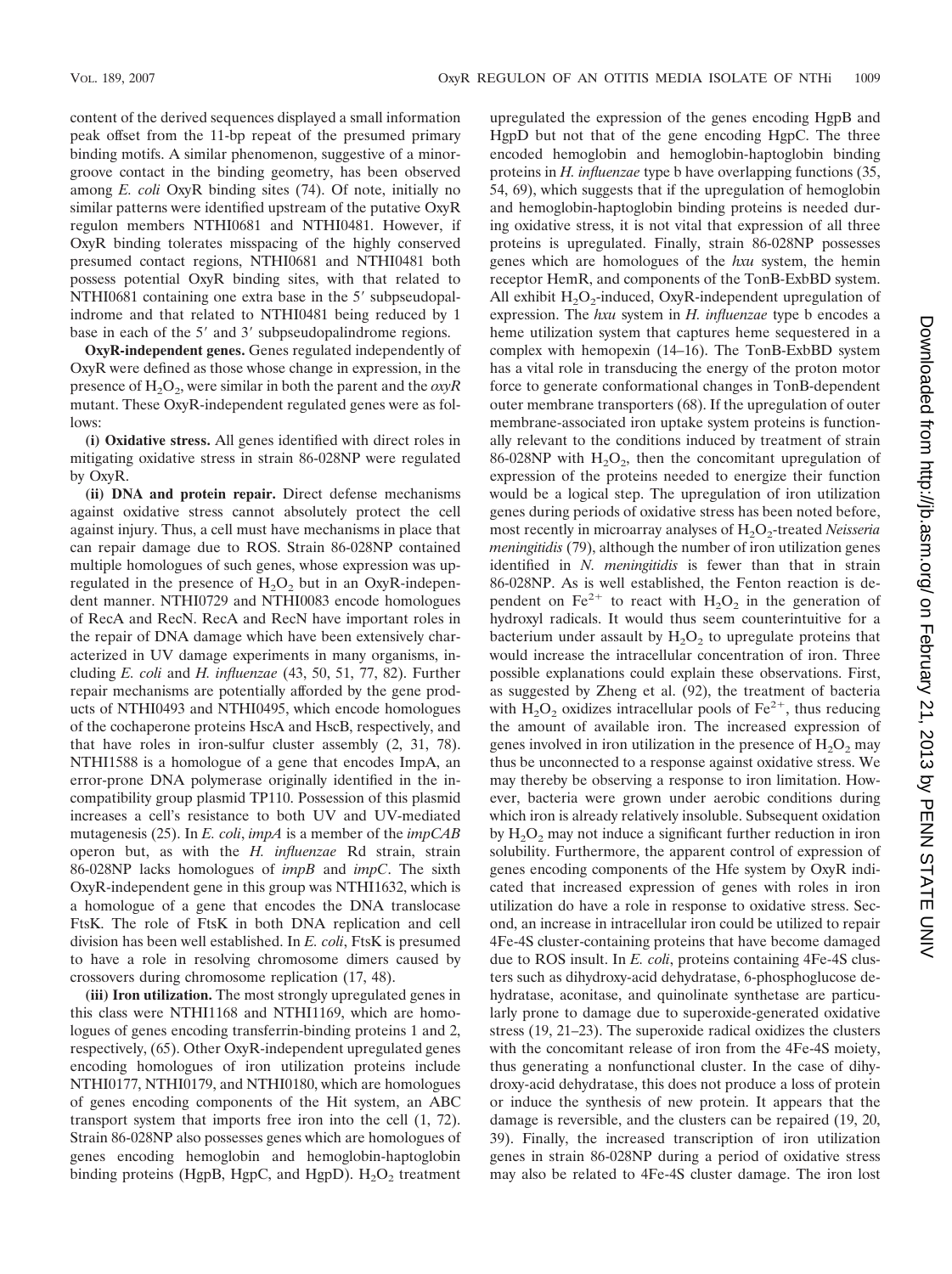from 4Fe-4S clusters due to oxidative damage may impinge on DNA, causing further damage. Using an *E. coli hpx* mutant that lacks three major  $H_2O_2$ -scavenging enzymes, the use of iron chelators prevented both hydroxyl radical formation and DNA damage. An *hpx dps* double mutant also exhibited greater levels of DNA damage, again indicating both the damaging effects of iron and the role Dps plays in protecting against such damage (61). Binding of free iron may thus help abrogate the toxic effects of the Fenton reaction. In *E. coli*,  $Fe<sup>2+</sup>$ , a substrate for the Fenton reaction, may be generated by the reduction of  $Fe^{3+}$  by NADH (38). Thus, in the case of strain 86-028NP, the increased expression of homologues of proteins such as HitA may help mitigate the effects of the Fenton reaction due to a reduction in concentration of intracellular  $\text{Fe}^{3+}$  (1, 39).

**OxyR regulon in strain 86-028NP.** In summary, by comparing the  $H_2O_2$ -induced increase in expression of genes in the parent with the expression of the same genes in the 86-028NP *oxyR* mutant, it was possible to identify genes whose upregulation was abrogated in cells lacking functional OxyR. These genes could thus be classified as being part of the 86-028NP strain OxyR regulon. Expectedly, the class of genes with roles in direct defenses against oxidative stress are all members of the OxyR regulon. By comparison, all genes with roles in direct defense against oxidative stress are also members of the OxyR regulon in *E. coli* (92). This shows the importance of OxyR in sensing oxidative stress and in promoting the expression of proteins that have a central role in mitigating the effects of such attacks. Conversely, genes encoding proteins involved in repairing DNA and protein damage generated by oxidative stress were expressed in an OxyR-independent manner. Interestingly, of the multiple iron utilization systems whose expression levels were upregulated in the presence of  $H_2O_2$ , only the Hfe system was regulated by OxyR. This result indicates alternative oxidative-stress-responsive regulation of these genes. The best-characterized global regulator of iron utilization genes is Fur (for a review of Fur in *Neisseria*, see Rohde and Dyer [70]), and the interrelatedness of Fur regulation and oxidative stress responses have been previously described. A *fur* mutant of *E. coli* grown at increased oxygen tensions exhibited oxidative DNA damage possibly due to excess free iron generated by derepression of iron uptake genes (85). Moreover, the promoter region of *fldA*, the cotranscribed gene upstream of *fur* in *E. coli*, exhibits a binding site for SoxS, the positive regulator of SOD (91). Furthermore, expression of both iron and manganese cofactored SOD is positively regulated by Fur in multiple species of bacteria (reviewed by Touati [84]). Finally, with regard to OxyR regulation of Fur, microarray analyses of hydrogen peroxide-treated *E. coli* indicated that *fur* expression was slightly upregulated compared to that of the untreated sample and that *fur* was a member of the OxyR regulon (92). This posits the question of whether Fur is regulating iron utilization genes in strain 86-028NP cells that are undergoing oxidative stress. Strain 86-028NP similarly possesses *fldA* upstream of *fur*, and their organization suggests that both genes are cotranscribed. However, strain 86-028NP does not possess a homologue of *soxS*. Also, the transcription of *fur* was not significantly altered in strain 86-028NP after  $H<sub>2</sub>O<sub>2</sub>$  treatment. Thus, the regulation mechanisms that allows cross talk between the iron utilization and the oxidative stress

resistance mechanisms in strain 86-028NP have yet to be elucidated.

We have thus identified a complement of genes that are upregulated in NTHi strain 86-028NP as a consequence of oxidative stress induced by  $H_2O_2$ . We have further refined our analyses to identify those genes that are regulated by OxyR, a global regulator of cellular responses against oxidative stress. As expected, a number of these genes encoded proteins with direct roles in combating oxidative stress. More interestingly, we have also found that the expression of proteins that are members of the majority of the iron uptake systems in strain 86-028NP were also upregulated during  $H_2O_2$  exposure. This raises the question as to whether the modulation of iron uptake by strain 86-028NP is a mechanism for combatting the effects of oxidative stress generated by the iron dependent Fenton reaction. Also, the upregulation of expression of the majority of the iron utilization genes occurred in an OxyRindependent manner, suggesting the possibility that additional regulation systems were in place. Elucidation of these additional systems will be of great interest as we further define the careful physiological balancing act NTHi cells are involved in, both as common commensal organisms and as major pathogens in the causation of multiple human respiratory tract diseases.

#### **ACKNOWLEDGMENTS**

We acknowledge the technical assistance of Yingjie Zhang and Linda S. Johnson, who constructed and initially characterized the 86-028NP *oxyR* mutant.

This work was supported by NIH grant RO1-DC03915 (to L.O.B.).

#### **REFERENCES**

- 1. **Adhikari, P., S. D. Kirby, A. J. Nowalk, K. L. Veraldi, A. B. Schryvers, and T. A. Mietzner.** 1995. Biochemical characterization of a *Haemophilus influenzae* periplasmic iron transport operon. J. Biol. Chem. **270:**25142–25149.
- 2. **Agar, J. N., C. Krebs, J. Frazzon, B. H. Huynh, D. R. Dean, and M. K. Johnson.** 2000. IscU as a scaffold for iron-sulfur cluster biosynthesis: sequential assembly of [2Fe-2S] and [4Fe-4S] clusters in IscU. Biochemistry **39:** 7856–7862.
- 3. **Almiron, M., A. J. Link, D. Furlong, and R. Kolter.** 1992. A novel DNAbinding protein with regulatory and protective roles in starved *Escherichia coli*. Genes Dev. **6:**2646–2654.
- 4. **Altuvia, S., M. Almiron, G. Huisman, R. Kolter, and G. Storz.** 1994. The *dps* promoter is activated by OxyR during growth and by IHF and sigma S in stationary phase. Mol. Microbiol. **13:**265–272.
- 5. **Bakaletz, L. O.** 2002. Otitis media, p. 259–298. *In* K. A. Brogden, and J. A. Guthmiller(ed.), Polymicrobial diseases. ASM Press, Washington, DC.
- 6. **Bakaletz, L. O., B. D. Baker, J. A. Jurcisek, A. Harrison, L. A. Novotny, J. E. Bookwalter, R. Mungur, and R. S. Munson, Jr.** 2005. Demonstration of type IV pilus expression and a twitching phenotype by *Haemophilus influenzae*. Infect. Immun. **73:**1635–1643.
- 7. **Bakaletz, L. O., E. R. Leake, J. M. Billy, and P. T. Kaumaya.** 1997. Relative immunogenicity and efficacy of two synthetic chimeric peptides of fimbrin as vaccinogens against nasopharyngeal colonization by nontypeable *Haemophilus influenzae* in the chinchilla. Vaccine **15:**955–961.
- 8. **Bakaletz, L. O., B. M. Tallan, T. Hoepf, T. F. DeMaria, H. G. Birck, and D. J. Lim.** 1988. Frequency of fimbriation of nontypeable *Haemophilus influenzae* and its ability to adhere to chinchilla and human respiratory epithelium. Infect. Immun. **56:**331–335.
- 9. **Bearden, S. W., T. M. Staggs, and R. D. Perry.** 1998. An ABC transporter system of *Yersinia pestis* allows utilization of chelated iron by *Escherichia coli* SAB11. J. Bacteriol. **180:**1135–1147.
- 10. **Bishai, W. R., H. O. Smith, and G. J. Barcak.** 1994. A peroxide/ascorbateinducible catalase from *Haemophilus influenzae* is homologous to the *Escherichia coli katE* gene product. J. Bacteriol. **176:**2914–2921.
- 11. **Brumaghim, J. L., Y. Li, E. Henle, and S. Linn.** 2003. Effects of hydrogen peroxide upon nicotinamide nucleotide metabolism in *Escherichia coli*: changes in enzyme levels and nicotinamide nucleotide pools and studies of the oxidation of NAD(P)H by Fe(III). J. Biol. Chem. **278:**42495–42504.
- 12. **Choi, H., S. Kim, P. Mukhopadhyay, S. Cho, J. Woo, G. Storz, and S. Ryu.** 2001. Structural basis of the redox switch in the OxyR transcription factor. Cell **105:**103–113.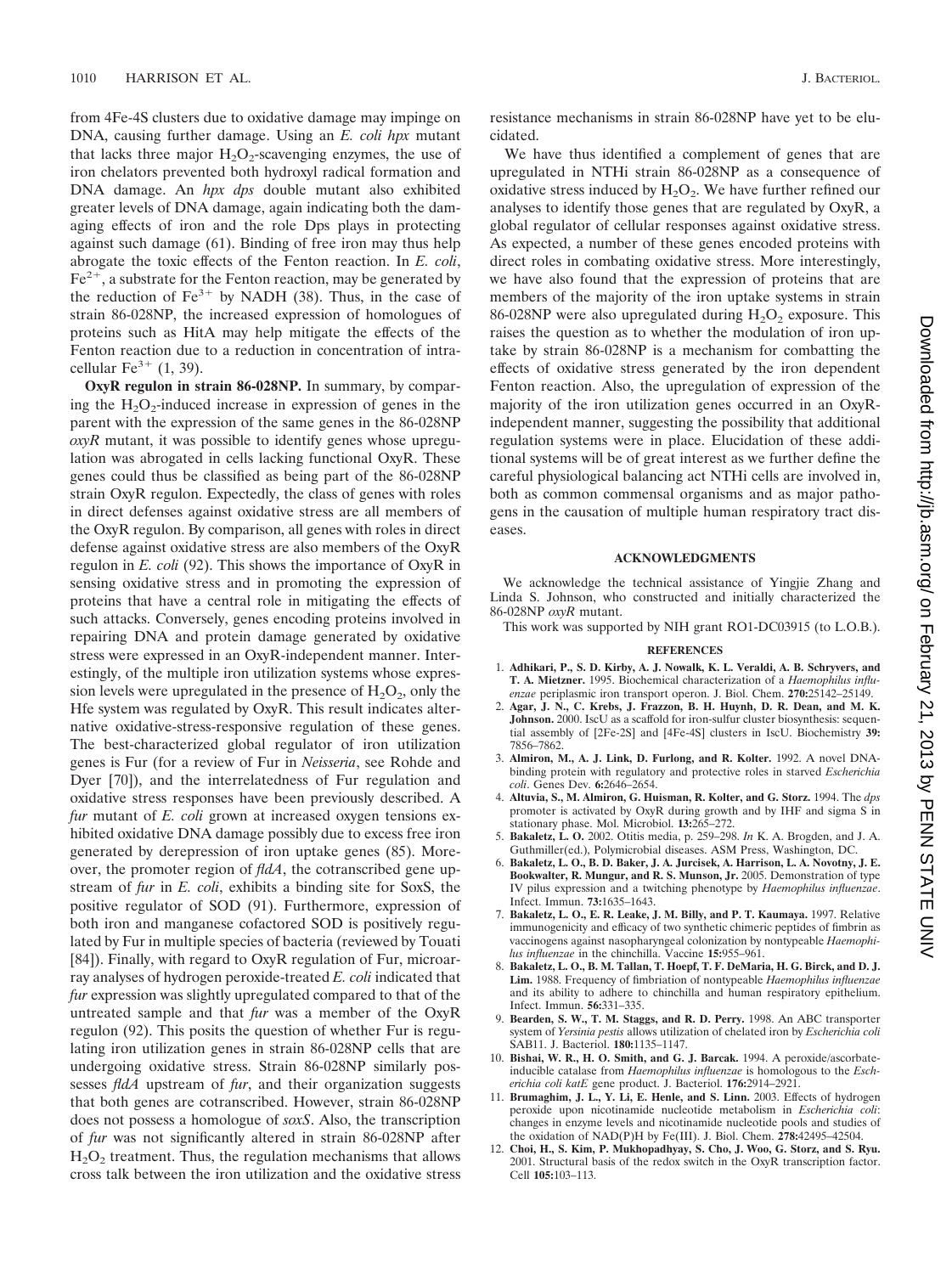- 13. **Clark, R. A.** 1990. The human neutrophil respiratory burst oxidase. J. Infect. Dis. **161:**1140–1147.
- 14. **Cope, L. D., R. P. Love, S. E. Guinn, A. Gilep, S. Usanov, R. W. Estabrook, Z. Hrkal, and E. J. Hansen.** 2001. Involvement of HxuC outer membrane protein in utilization of hemoglobin by *Haemophilus influenzae*. Infect. Immun. **69:**2353–2363.
- 15. **Cope, L. D., S. E. Thomas, Z. Hrkal, and E. J. Hansen.** 1998. Binding of heme-hemopexin complexes by soluble HxuA protein allows utilization of this complexed heme by *Haemophilus influenzae*. Infect. Immun. **66:**4511– 4516.
- 16. **Cope, L. D., R. Yogev, U. Muller-Eberhard, and E. J. Hansen.** 1995. A gene cluster involved in the utilization of both free heme and heme:hemopexin by *Haemophilus influenzae* type b. J. Bacteriol. **177:**2644–2653.
- 17. **Donachie, W. D.** 2002. FtsK: Maxwell's demon? Mol. Cell **9:**206–207.
- 18. **Ducey, T. F., and D. W. Dyer.** 2002. Rapid identification of EZ::TN transposon insertion sites in the genome of *Neisseria gonorrhoeae*. Epicentre Forum **9:**6–7.
- 19. **Flint, D. H., E. Smyk-Randall, J. F. Tuminello, B. Draczynska-Lusiak, and O. R. Brown.** 1993. The inactivation of dihydroxy-acid dehydratase in *Escherichia coli* treated with hyperbaric oxygen occurs because of the destruction of its Fe-S cluster, but the enzyme remains in the cell in a form that can be reactivated. J. Biol. Chem. **268:**25547–25552.
- 20. **Flint, D. H., J. F. Tuminello, and M. H. Emptage.** 1993. The inactivation of Fe-S cluster containing hydro-lyases by superoxide. J. Biol. Chem. **268:** 22369–22376.
- 21. **Gardner, P. R., and I. Fridovich.** 1991. Quinolinate synthetase: the oxygensensitive site of de novo  $NAD(P)$  biosynthesis. Arch. Biochem. Biophys. **284:**106–111.
- 22. **Gardner, P. R., and I. Fridovich.** 1991. Superoxide sensitivity of the *Escherichia coli* 6-phosphogluconate dehydratase. J. Biol. Chem. **266:**1478–1483.
- 23. **Gardner, P. R., and I. Fridovich.** 1991. Superoxide sensitivity of the *Escherichia coli* aconitase. J. Biol. Chem. **266:**19328–19333.
- 24. **Georgiou, G.** 2002. How to flip the (redox) switch. Cell **111:**607–610.
- 25. **Glazebrook, J. A., K. K. Grewal, and P. Strike.** 1986. Molecular analysis of the UV protection and mutation genes carried by the I incompatibility group plasmid TP110. J. Bacteriol. **168:**251–256.
- 26. **Gwinn, M. L., A. E. Stellwagen, N. L. Craig, J.-F. Tomb, and H. O. Smith.** 1997. In vitro Tn*7* mutagenesis of *Haemophilus influenzae* Rd and characterization of the role of *atpA* in transformation. J. Bacteriol. **179:**7315–7320.
- 27. **Halsey, T. A., A. Vazquez-Torres, D. J. Gravdahl, F. C. Fang, and S. J. Libby.** 2004. The ferritin-like Dps protein is required for *Salmonella enterica* serovar Typhimurium oxidative stress resistance and virulence. Infect. Immun. **72:** 1155–1158.
- 28. **Harris, R. H., D. Wilk, C. L. Bevins, R. S. Munson, Jr., and L. O. Bakaletz.** 2004. Identification and characterization of a mucosal antimicrobial peptide expressed by the chinchilla (*Chinchilla lanigera*) airway. J. Biol. Chem. **279:** 20250–20256.
- 29. **Harrison, A., D. W. Dyer, A. Gillaspy, W. C. Ray, R. Mungur, M. B. Carson, H. Zhong, J. Gipson, M. Gipson, L. S. Johnson, L. Lewis, L. O. Bakaletz, and R. S. Munson, Jr.** 2005. Genomic sequence of an otitis media isolate of nontypeable *Haemophilus influenzae*: comparative study with *H. influenzae* serotype d, strain KW20. J. Bacteriol. **187:**4627–4636.
- 30. **Hegde, P., R. Qi, K. Abernathy, C. Gay, S. Dharap, R. Gaspard, J. E. Hughes, E. Snesrud, N. Lee, and J. Quackenbush.** 2000. A concise guide to cDNA microarray analysis. BioTechniques **29:**548–550, 552–554, 556.
- 31. **Hoff, K. G., D. T. Ta, T. L. Tapley, J. J. Silberg, and L. E. Vickery.** 2002. Hsc66 substrate specificity is directed toward a discrete region of the ironsulfur cluster template protein IscU. J. Biol. Chem. **277:**27353–27359.
- 32. **Holmes, K. A., and L. O. Bakaletz.** 1997. Adherence of non-typeable *Haemophilus influenzae* promotes reorganization of the actin cytoskeleton in human or chinchilla epithelial cells *in vitro*. Microb. Pathog. **23:**157–166.
- 33. **Hong, Y., G. Wang, and R. J. Maier.** 2006. *Helicobacter hepaticus* Dps protein plays an important role in protecting DNA from oxidative damage. Free Radic. Res. **40:**597–605.
- 34. **Imlay, J. A.** 2003. Pathways of oxidative damage. Annu. Rev. Microbiol. **57:**395–418.
- 35. **Jin, H., Z. Ren, P. W. Whitby, D. J. Morton, and T. L. Stull.** 1999. Characterization of *hgpA*, a gene encoding a haemoglobin/haemoglobin-haptoglobin-binding protein of *Haemophilus influenzae*. Microbiology **145:**905–914.
- 36. **Kawana, M., C. Kawana, and G. S. Giebink.** 1992. Penicillin treatment accelerates middle ear inflammation in experimental pneumococcal otitis media. Infect. Immun. **60:**1908–1912.
- 37. **Kawana, M., C. Kawana, T. Yokoo, P. G. Quie, and G. S. Giebink.** 1991. Oxidative metabolic products released from polymorphonuclear leukocytes in middle ear fluid during experimental pneumococcal otitis media. Infect. Immun. **59:**4084–4088.
- 38. **Keyer, K., A. S. Gort, and J. A. Imlay.** 1995. Superoxide and the production of oxidative DNA damage. J. Bacteriol. **177:**6782–6790.
- 39. **Keyer, K., and J. A. Imlay.** 1996. Superoxide accelerates DNA damage by elevating free-iron levels. Proc. Natl. Acad. Sci. USA. **93:**13635–13640.
- 40. **Korshunov, S., and J. A. Imlay.** 2006. Detection and quantification of su-

peroxide formed within the periplasm of *Escherichia coli*. J. Bacteriol. **188:** 6326–6334.

- 41. **Kullik, I., J. Stevens, M. B. Toledano, and G. Storz.** 1995. Mutational analysis of the redox-sensitive transcriptional regulator OxyR: regions important for DNA binding and multimerization. J. Bacteriol. **177:**1285–1291.
- 42. **Kullik, I., M. B. Toledano, L. A. Tartaglia, and G. Storz.** 1995. Mutational analysis of the redox-sensitive transcriptional regulator OxyR: regions important for oxidation and transcriptional activation. J. Bacteriol. **177:**1275– 1284.
- 43. **Kuzminov, A.** 1999. Recombinational repair of DNA damage in *Escherichia coli* and bacteriophage lambda. Microbiol. Mol. Biol. Rev. **63:**751–813.
- 44. **Lee, H. Y., A. Andalibi, P. Webster, S. K. Moon, K. Teufert, S. H. Kang, J. D. Li, M. Nagura, T. Ganz, and D. J. Lim.** 2004. Antimicrobial activity of innate immune molecules against *Streptococcus pneumoniae*, Moraxella catarrhalis and nontypeable *Haemophilus influenzae*. BMC Infect. Dis. **4:**12.
- 45. **Loprasert, S., W. Whangsuk, R. Sallabhan, and S. Mongkolsuk.** 2004. DpsA protects the human pathogen *Burkholderia pseudomallei* against organic hydroperoxide. Arch. Microbiol. **182:**96–101.
- 46. **Maciver, I., and E. J. Hansen.** 1996. Lack of expression of the global regulator OxyR in *Haemophilus influenzae* has a profound effect on growth phenotype. Infect. Immun. **64:**4618–4629.
- 47. **Mason, K. M., R. S. Munson, Jr., and L. O. Bakaletz.** 2003. Nontypeable *Haemophilus influenzae* gene expression induced in vivo in a chinchilla model of otitis media. Infect. Immun. **71:**3454–3462.
- 48. **McCool, J. D., and S. J. Sandler.** 2001. Effects of mutations involving cell division, recombination, and chromosome dimer resolution on a *priA2*::*kan* mutant. Proc. Natl. Acad. Sci. USA. **98:**8203–8210.
- 49. **McGillivary, G., W. C. Ray, C. L. Bevins, R. S. Munson, Jr., and L. O. Bakaletz.** A member of the cathelicidin family of antimicrobial peptides is produced in the upper airway of the chinchilla and its mRNA expression is altered by common viral and bacterial co-pathogens of otitis media. Mol. Immunol., in press.
- 50. **McGrew, D. A., and K. L. Knight.** 2003. Molecular design and functional organization of the RecA protein. Crit. Rev. Biochem. Mol. Biol. **38:**385– 432.
- 51. **Meddows, T. R., A. P. Savory, J. I. Grove, T. Moore, and R. G. Lloyd.** 2005. RecN protein and transcription factor DksA combine to promote faithful recombinational repair of DNA double-strand breaks. Mol. Microbiol. **57:** 97–110.
- 52. **Messner, K. R., and J. A. Imlay.** 1999. The identification of primary sites of superoxide and hydrogen peroxide formation in the aerobic respiratory chain and sulfite reductase complex of *Escherichia coli*. J. Biol. Chem. **274:**10119– 10128.
- 53. **Mongkolsuk, S., W. Praituan, S. Loprasert, M. Fuangthong, and S. Chamnongpol.** 1998. Identification and characterization of a new organic hydroperoxide resistance (*ohr*) gene with a novel pattern of oxidative stress regulation from *Xanthomonas campestris* pv. phaseoli. J. Bacteriol. **180:**2636–2643.
- 54. **Morton, D. J., P. W. Whitby, H. Jin, Z. Ren, and T. L. Stull.** 1999. Effect of multiple mutations in the hemoglobin- and hemoglobin-haptoglobin-binding proteins, HgpA, HgpB, and HgpC, of *Haemophilus influenzae* type b. Infect. Immun. **67:**2729–2739.
- 55. **Munson, R. S., Jr., A. Harrison, A. Gillaspy, W. C. Ray, M. Carson, D. Armbruster, J. Gipson, M. Gipson, L. Johnson, L. Lewis, D. W. Dyer, and L. O. Bakaletz.** 2004. Partial analysis of the genomes of two nontypeable *Haemophilus influenzae* otitis media isolates. Infect. Immun. **72:**3002–3010.
- 56. **Murphy, T. F., C. Kirkham, S. Sethi, and A. J. Lesse.** 2005. Expression of a peroxiredoxin-glutaredoxin by *Haemophilus influenzae* in biofilms and during human respiratory tract infection. FEMS Immunol. Med. Microbiol. **44:**81– 89.
- 57. **Nakahigashi, K., K. Nishimura, K. Miyamoto, and H. Inokuchi.** 1991. Photosensitivity of a protoporphyrin-accumulating, light-sensitive mutant (*visA*) of *Escherichia coli* K-12. Proc. Natl. Acad. Sci. USA **88:**10520–10524.
- 58. **Nonomura, N., G. S. Giebink, S. K. Juhn, T. Harada, and D. Aeppli.** 1991. Pathophysiology of *Streptococcus pneumoniae* otitis media: kinetics of the middle ear biochemical and cytologic host responses. Ann. Otol. Rhinol. Laryngol. **100:**236–243.
- 59. **Ochsner, U. A., D. J. Hassett, and M. L. Vasil.** 2001. Genetic and physiological characterization of *ohr*, encoding a protein involved in organic hydroperoxide resistance in *Pseudomonas aeruginosa*. J. Bacteriol. **183:**773– 778.
- 60. **Park, M., S. T. Yun, S.-Y. Hwang, C.-I. Chun, and T. I. Ahn.** 2006. The *dps* gene of symbiotic "*Candidatus* Legionella jeonii" in *Amoeba proteus* responds to hydrogen peroxide and phagocytosis. J. Bacteriol. **188:**7572–7580.
- 61. **Park, S., X. You, and J. A. Imlay.** 2005. Substantial DNA damage from submicromolar intracellular hydrogen peroxide detected in Hpx<sup>-</sup> mutants of *Escherichia coli*. Proc. Natl. Acad. Sci. USA. **102:**9317–9322.
- 62. **Pauwels, F., B. Vergauwen, and J. J. Van Beeumen.** 2004. Physiological characterization of *Haemophilus influenzae* Rd deficient in its glutathionedependent peroxidase PGdx. J. Biol. Chem. **279:**12163–12170.
- 63. **Pauwels, F., B. Vergauwen, F. Vanrobaeys, B. Devreese, and J. J. Van Beeumen.** 2003. Purification and characterization of a chimeric enzyme from